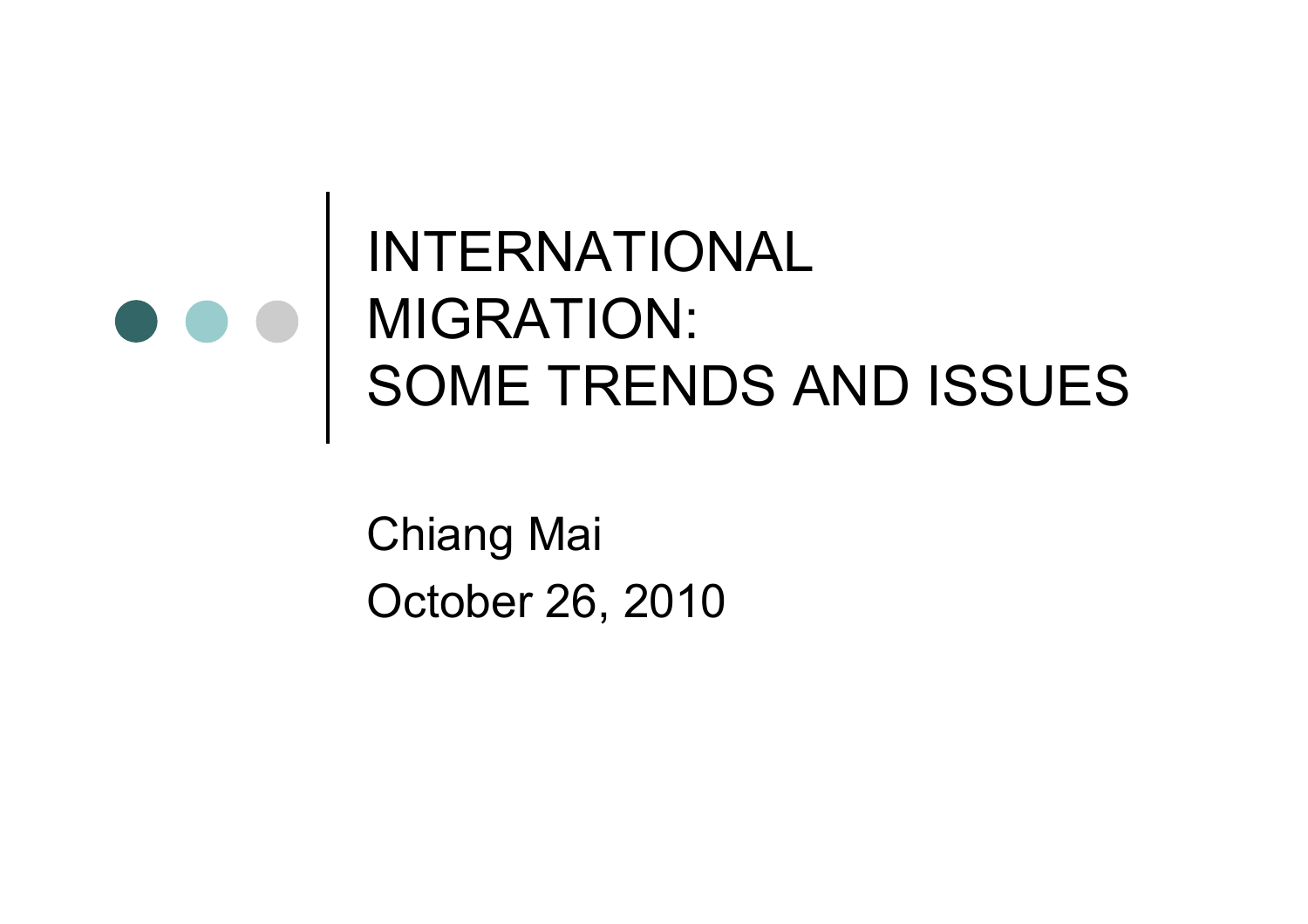### THE CONTEXT: GLOBALIZATION

- o Migration has become a global phenomenon: its origin were in the 1970s
	- I nange o Change of policies in traditional immigration countries<br>1960s-1970s) (1960s-1970s)
	- Oil crisis anc Oil crisis and change of policies in Europe (1970s) -
	- Beginning of labor migration to the Gulf Countries and then<br>o Asia to Asia
- **o** Globalization was accelerated by the neoliberal approach to conomics (Because Theteborism) for more economics (Reaganomics, Thatcherism) for more liberalization of markets and more integrated economies
- o Most attention is dedicated to some nodes: US-Mexico, the **Nexico**, the Mediterranean begin the Cult Countries Southeast Asia Mediterranean basin, the Gulf Countries, Southeast Asia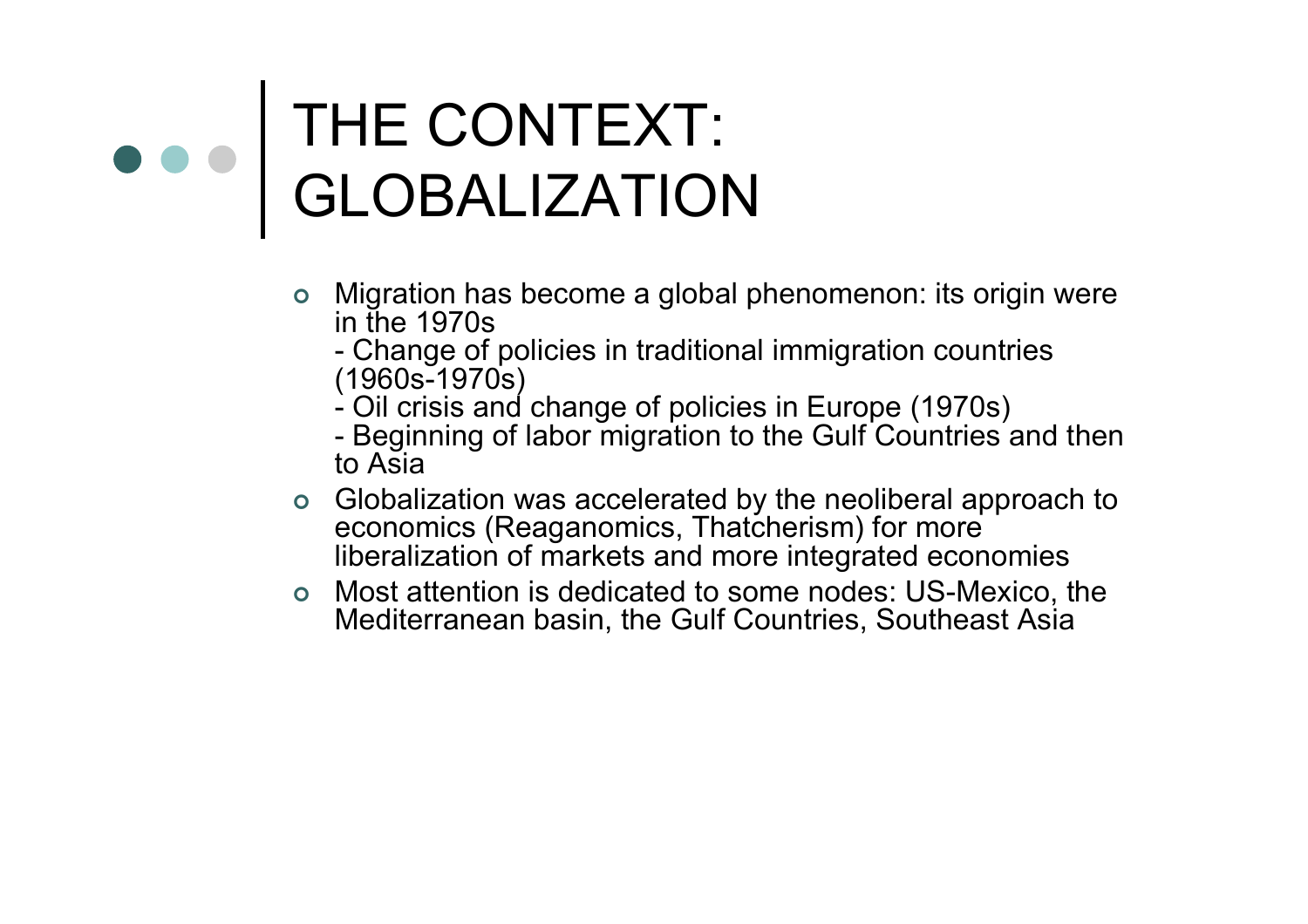## … AND ITS CRISIS

- The crisis of globalization reveals the imbalance between circulation of goods, capital and information vs. circulation of labor
- o There is more demand and offer of migrant labor, but less availability in the policies
- o The impact of the crisis on migration was different according to regions
- o Nevertheless, the number of migrants keep increasing (214 million)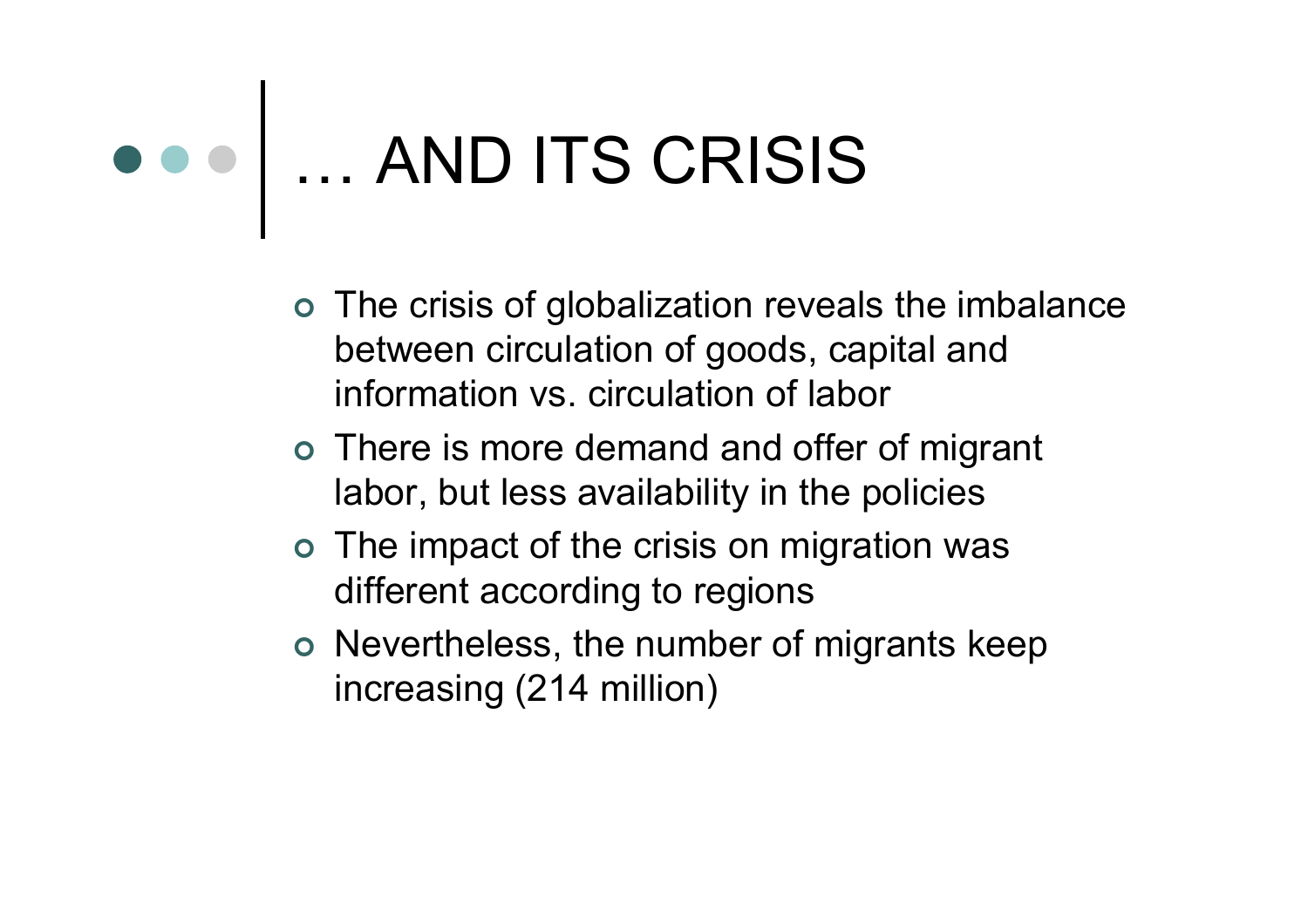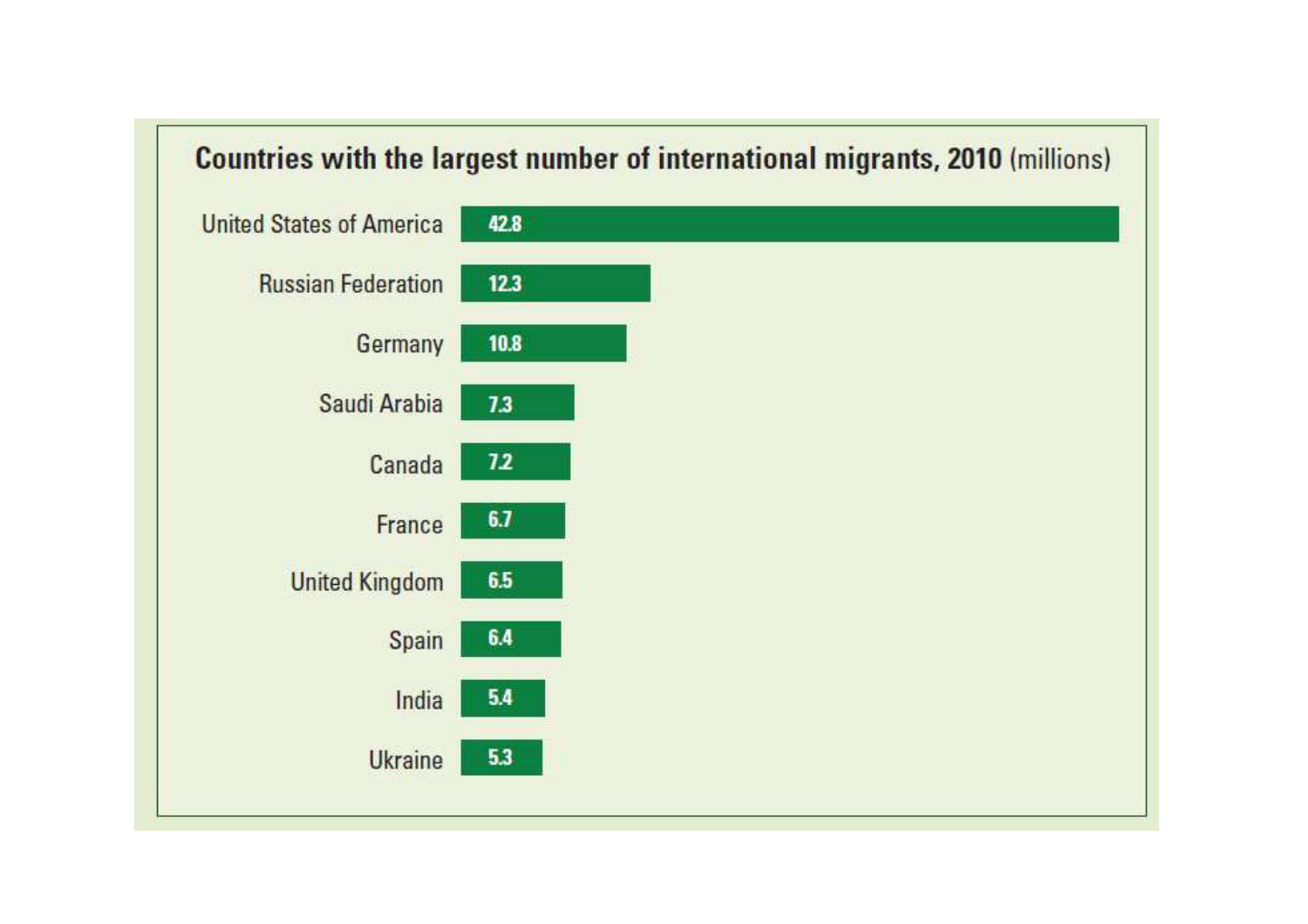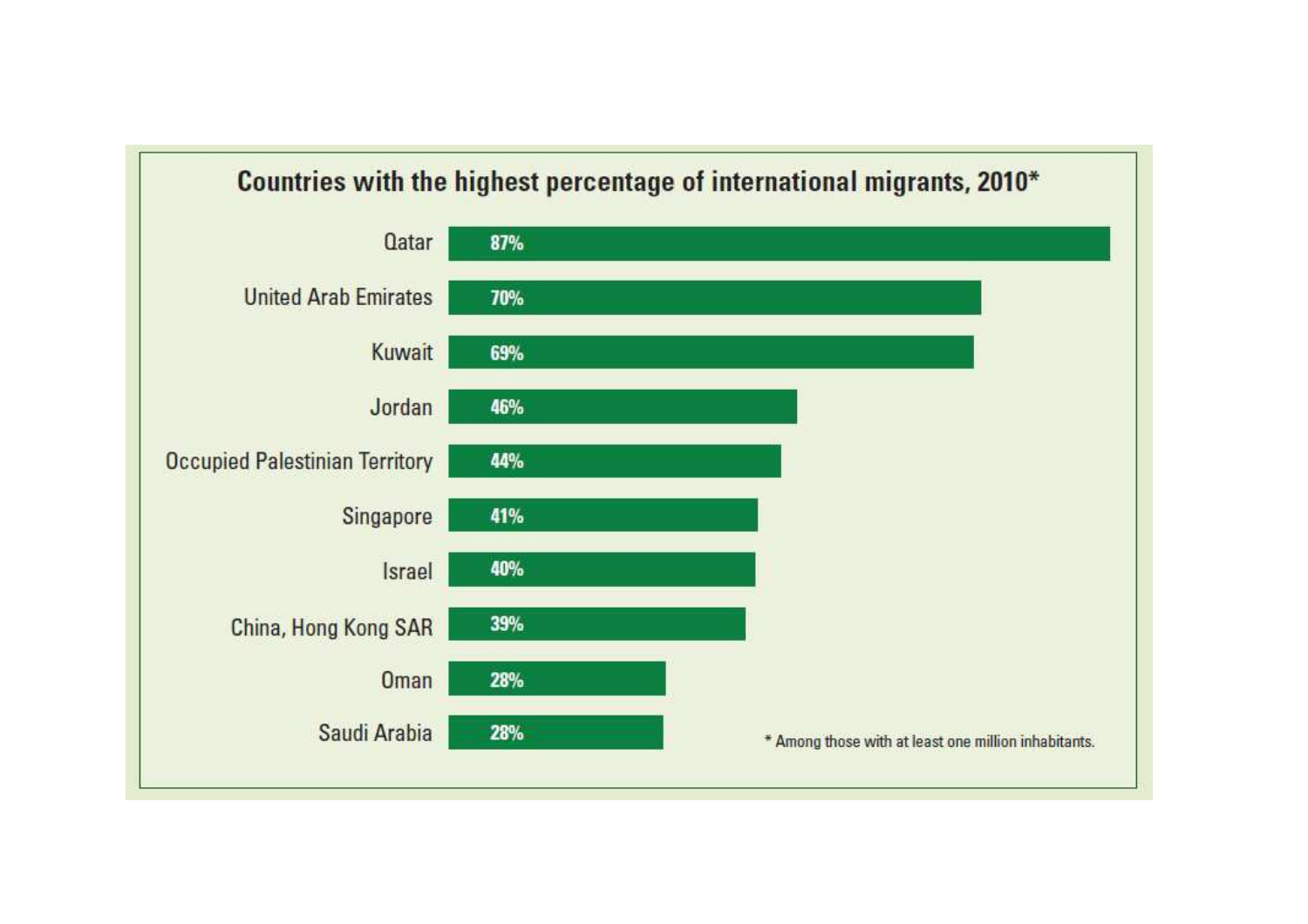

Source: Hugo, 2005.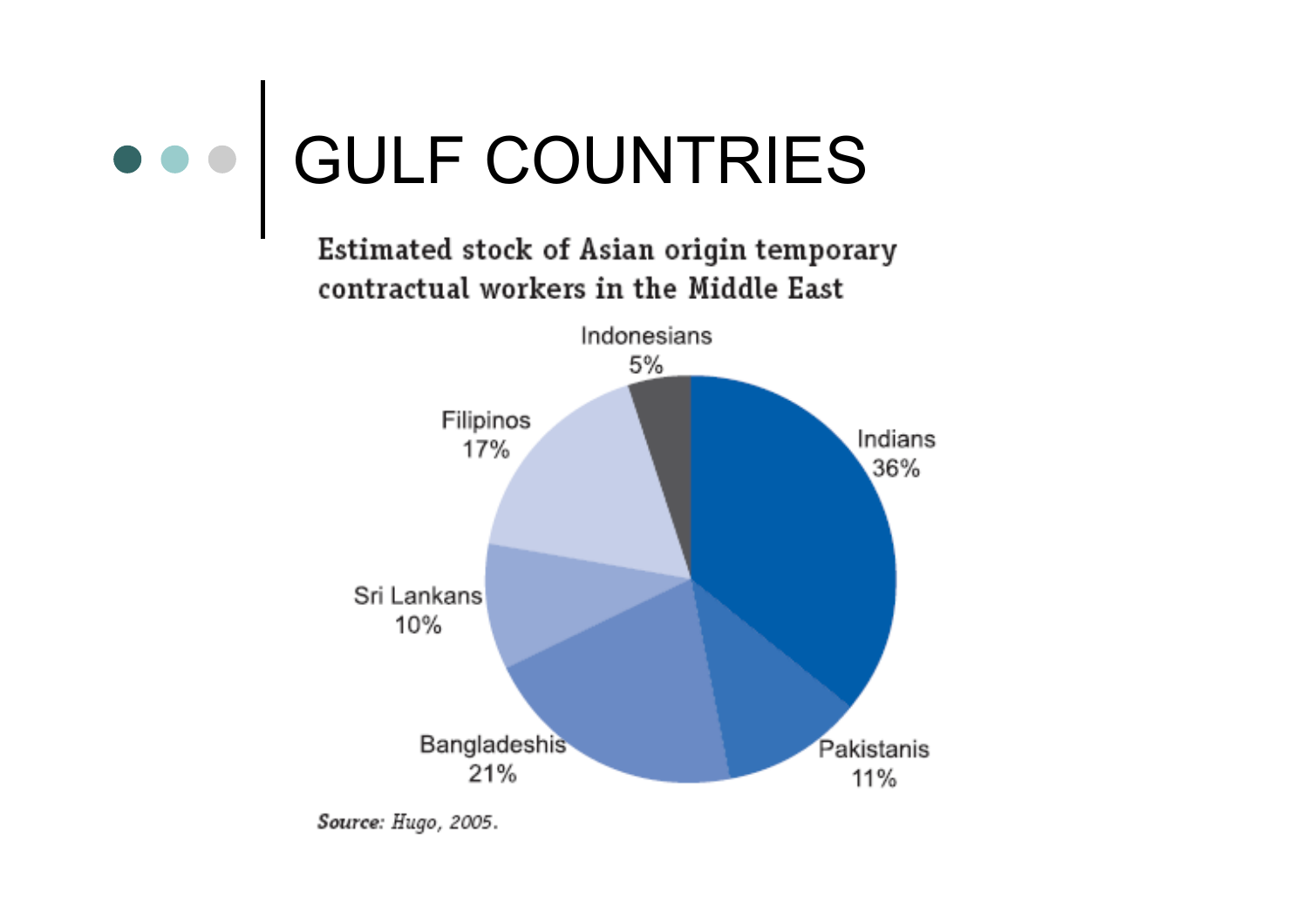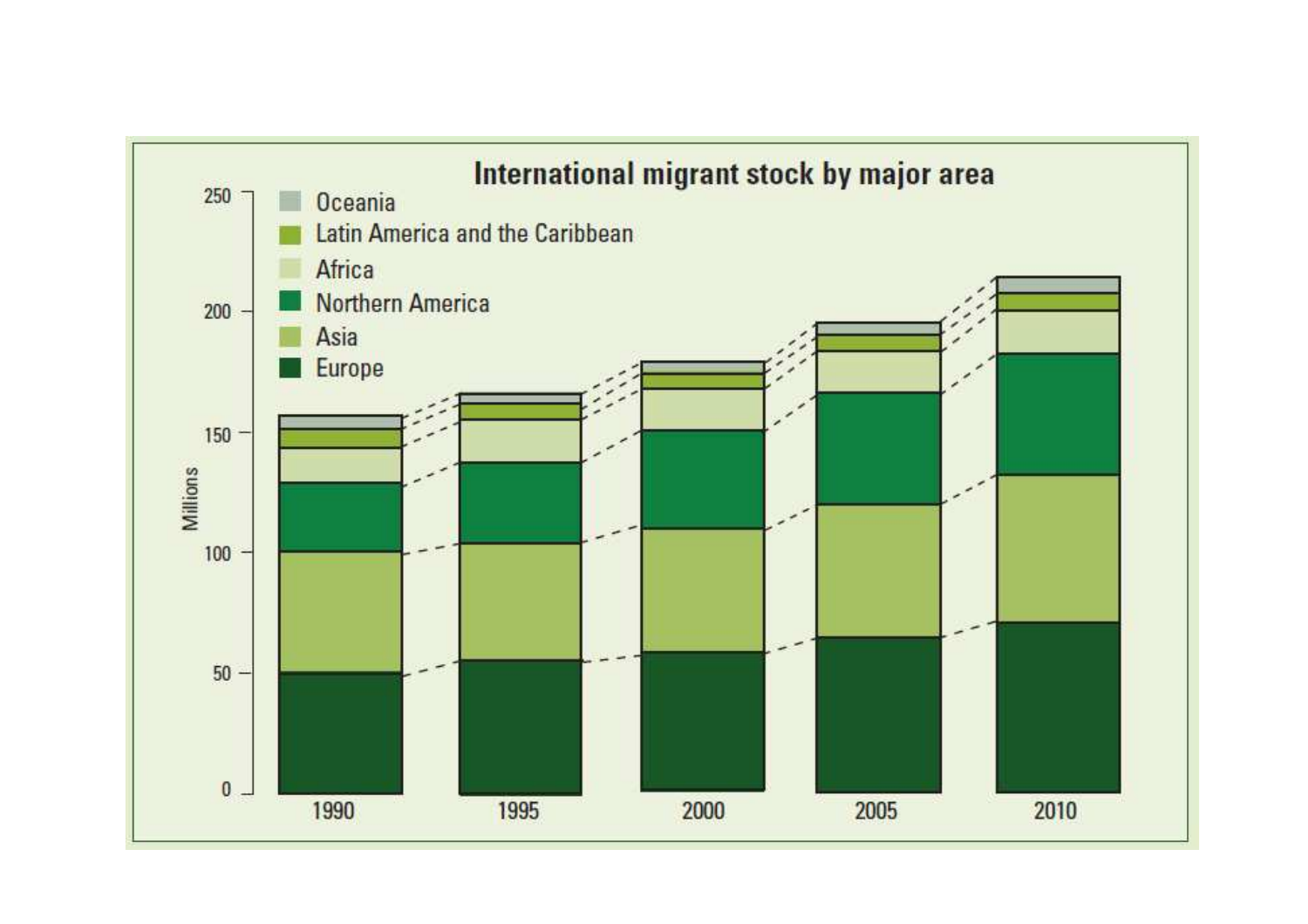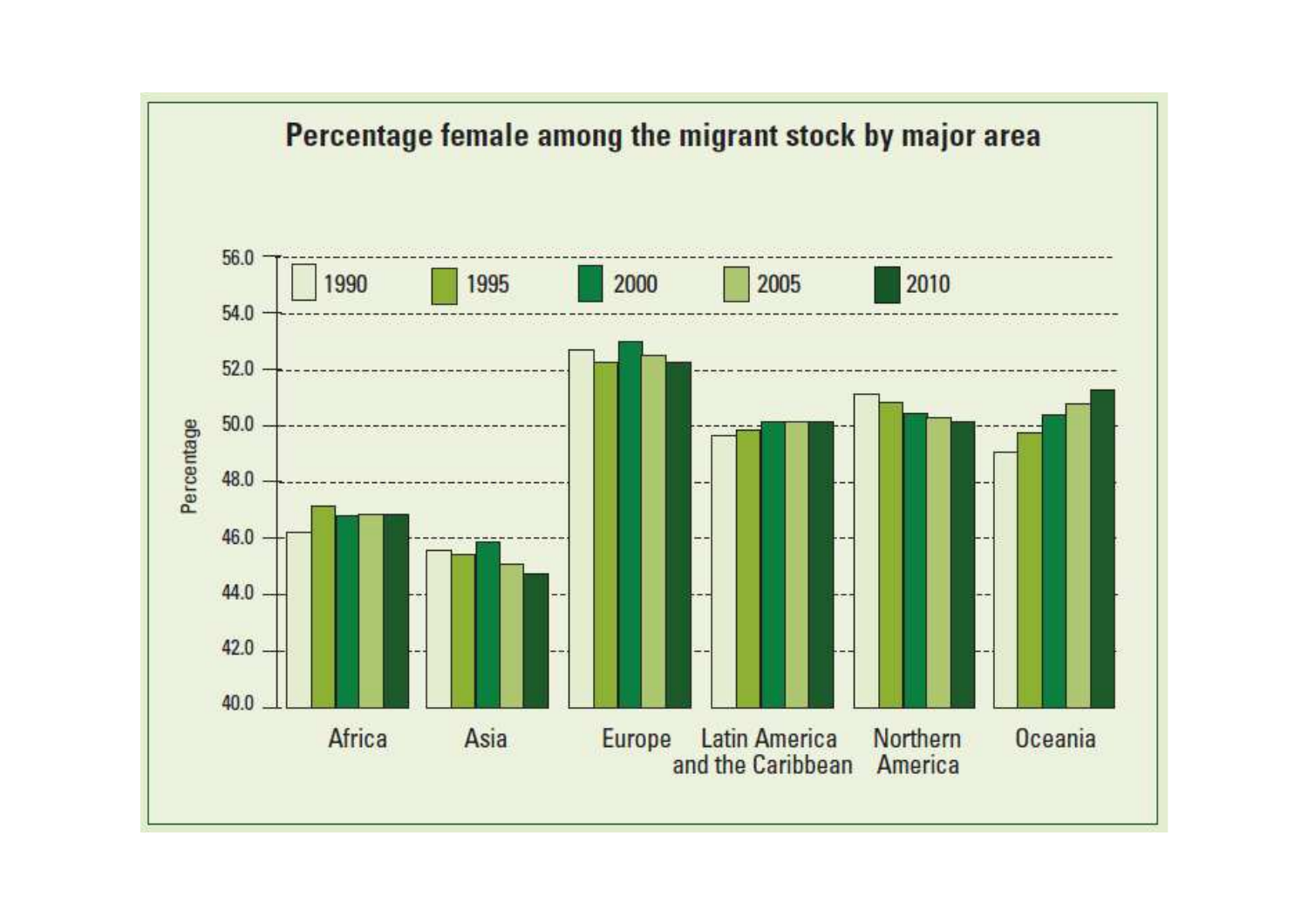#### INTERNATIONAL  $\bullet$ MIGRATION

Annual Inflows of Foreign Population -Top Receiving Countries Thousands 1,400 1,260  $1,120$ 980 840 700  $560 -$ 420  $280 -$ 140  $\mathbf{u}$ **United States** Germany **Japan** Canada Italy Spain. **United Kingdom** Korea Turkey Australia 2000 ■ 2001 2002 2003 2004  $\blacksquare$  2005 2006 . l. . . a a © Pop Chart.com Source: OECD, 2008

Canadaimmigrants.com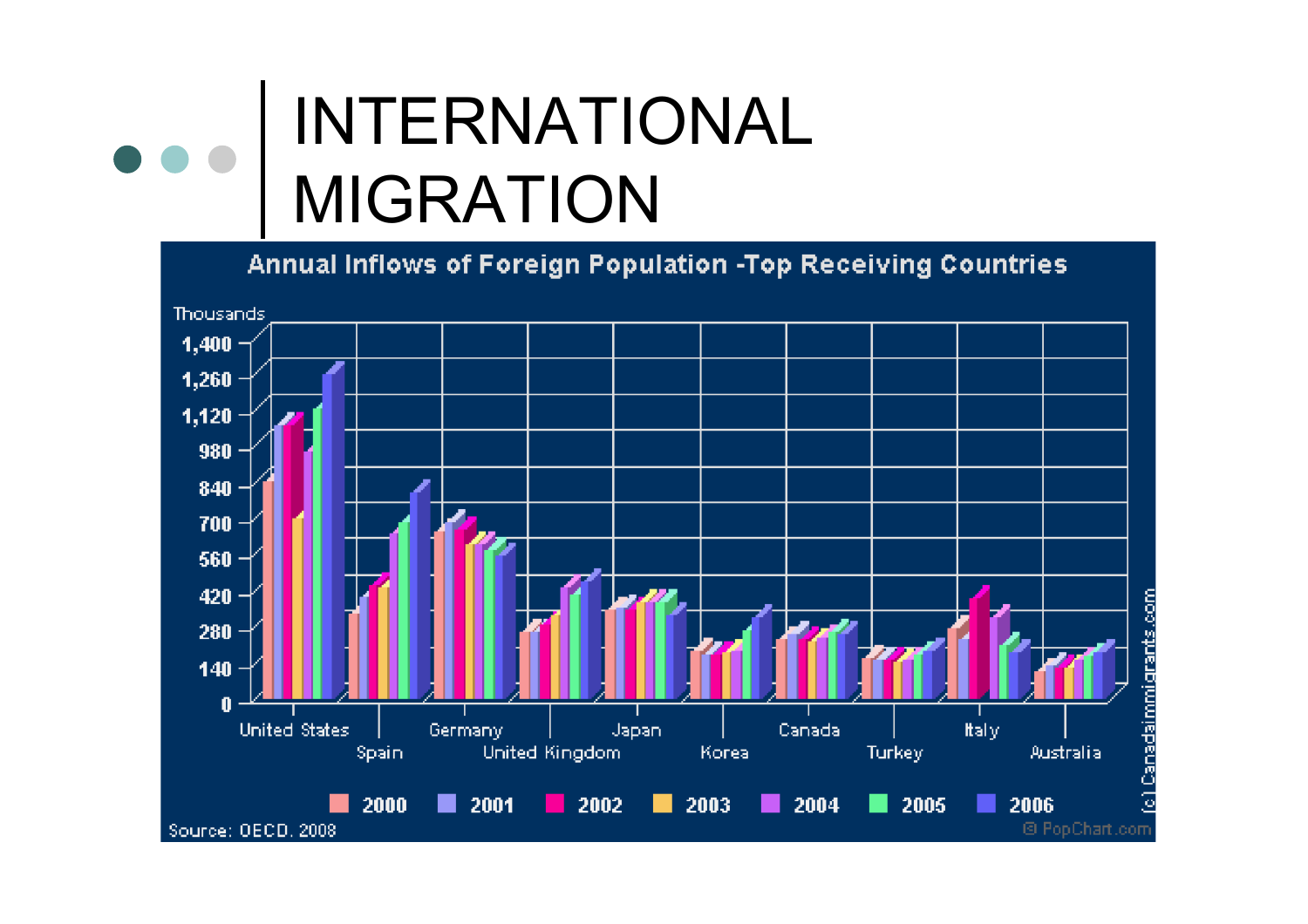### NORTH AMERICA

- o The US has the highest annual intake of migrants (1.3 million) but also the highest number of unauthorized (11 million). Arizona SB 1070. Comprehensive reform
- Canada takes in 250,000. Reform of the caregiver system
- o Mexico connection between migration and drug trafficking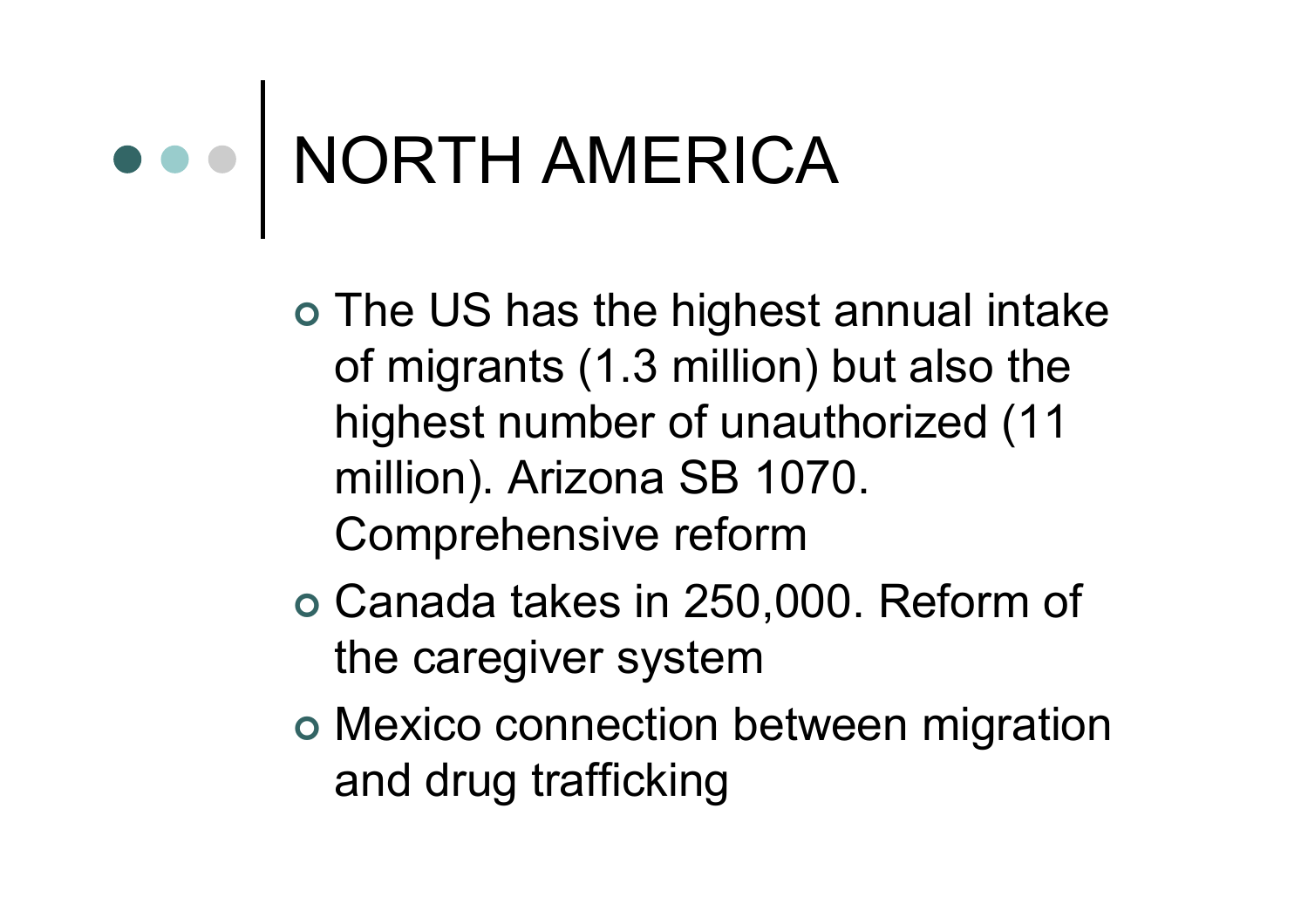### LATIN AMERICA

- Lowest number of migrants among the various continents
- o Argentina has returned to be country of immigration
- o Ecuador and Peru were countries of origin in this decade
- Freedom of movement within **Mercosur**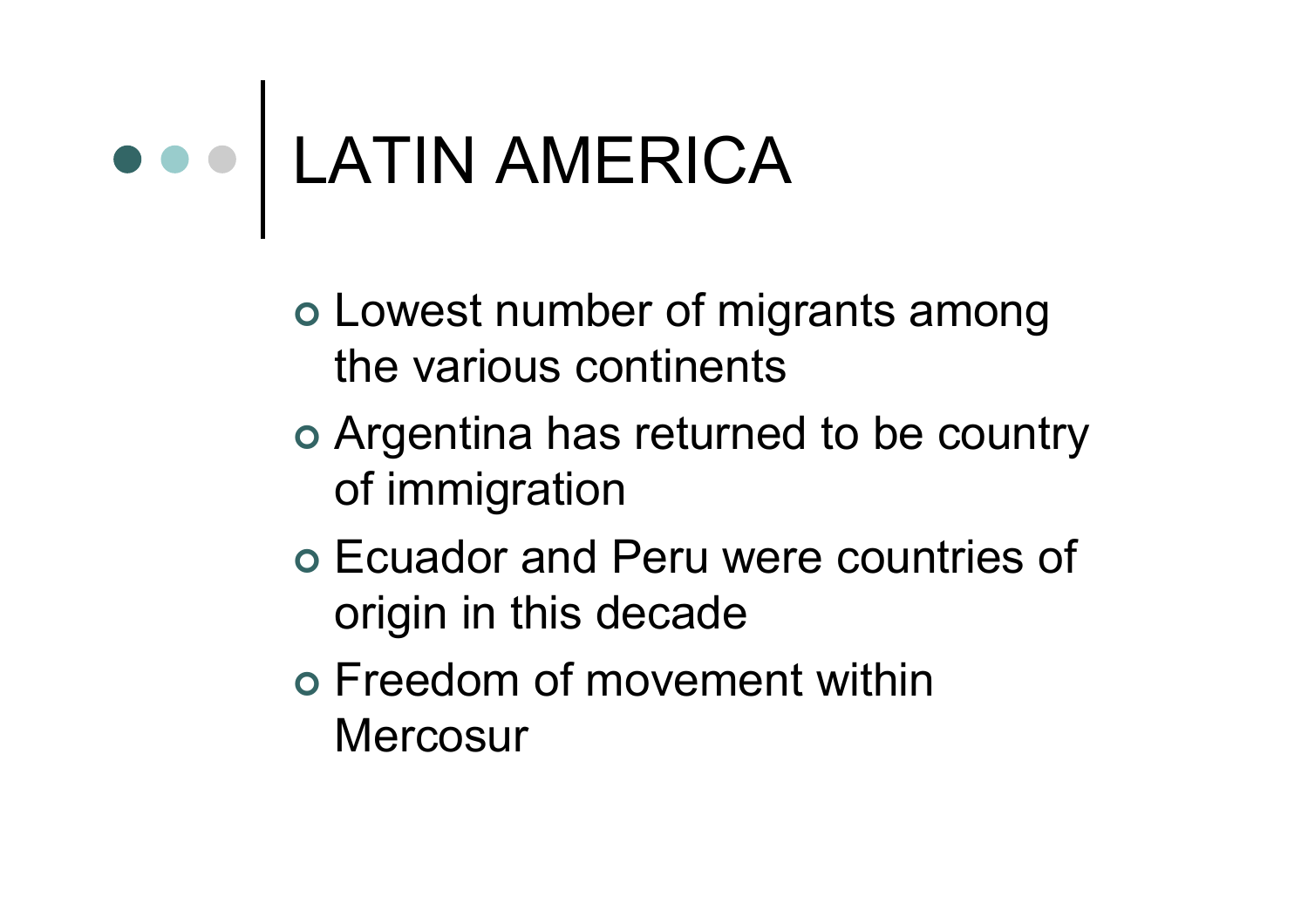# o o AFRICA

- o FTA in three regions (EAC, ECOWAS and SADC) becoming more effective, and perhaps also freedom of movement
- o Major issue is the crossing from Northern countries to Europe, declining because of agreements with Italy and Spain
- o Transit migration remains important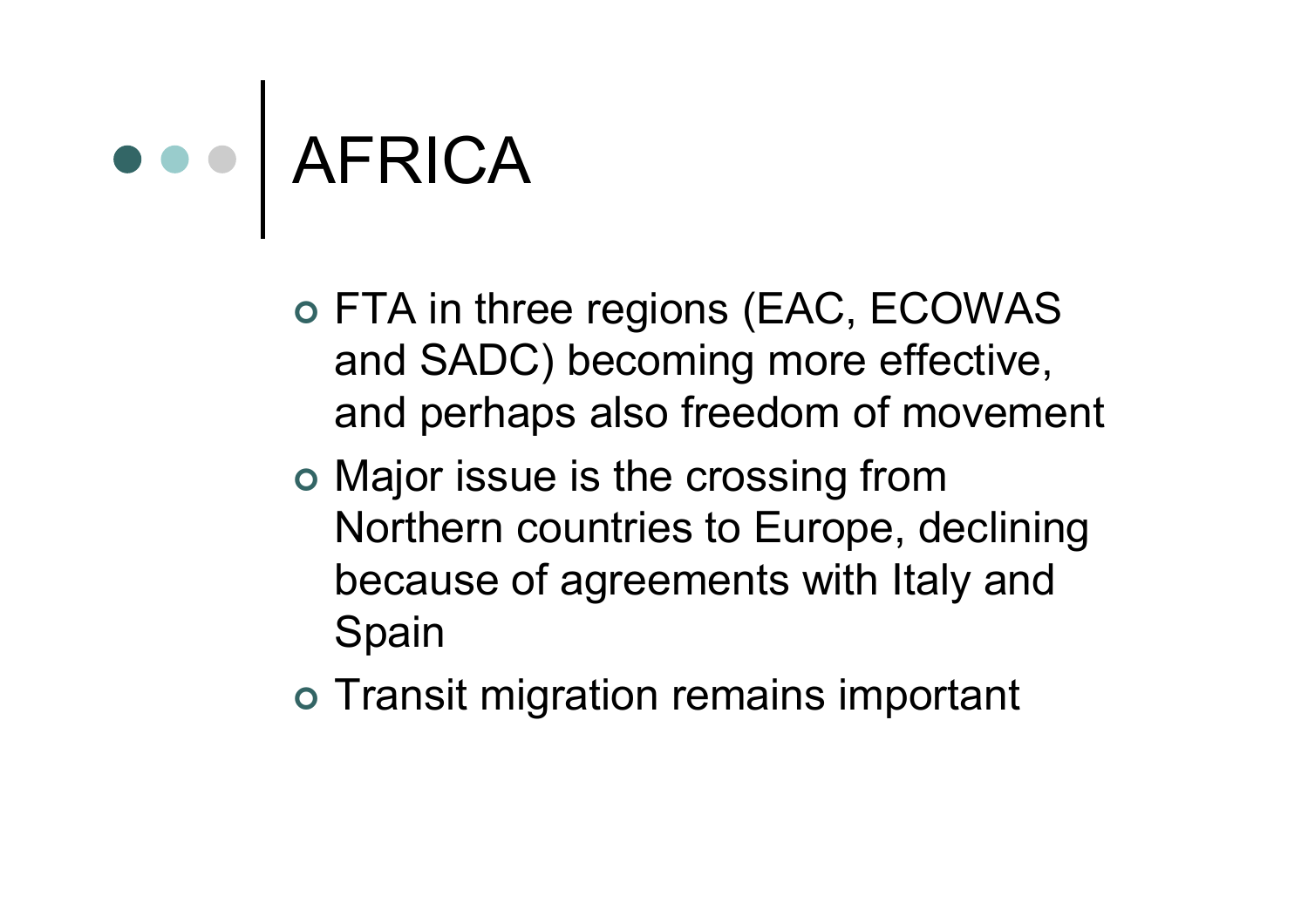# OOO AFRICA

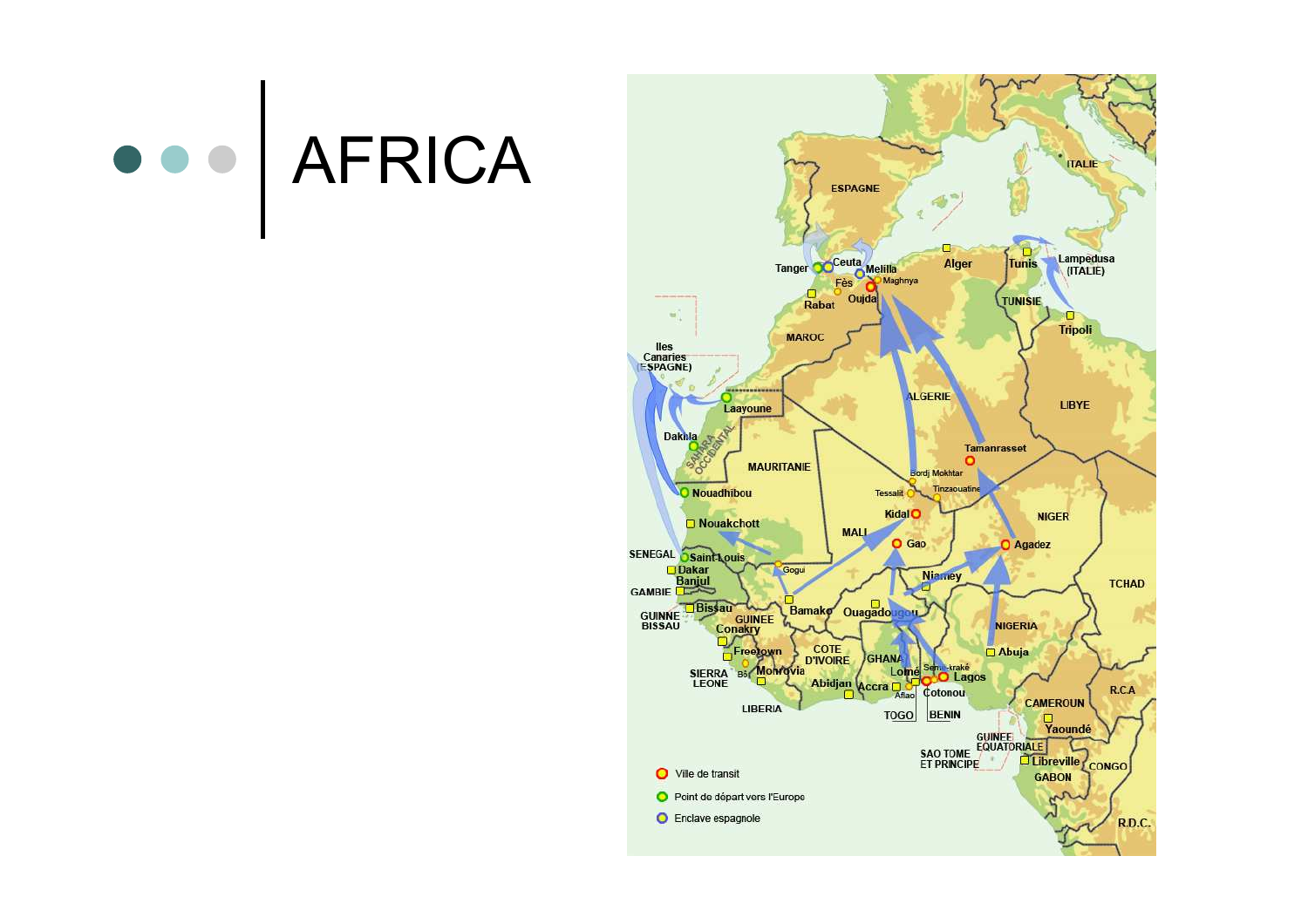# EUROPE

- o Much immigration is toward Southern Europe, with high unauthorized component
- o Security is still the relevant key for understand EU policy
- o The issue of the Roma
- Competition for highly skilled migrants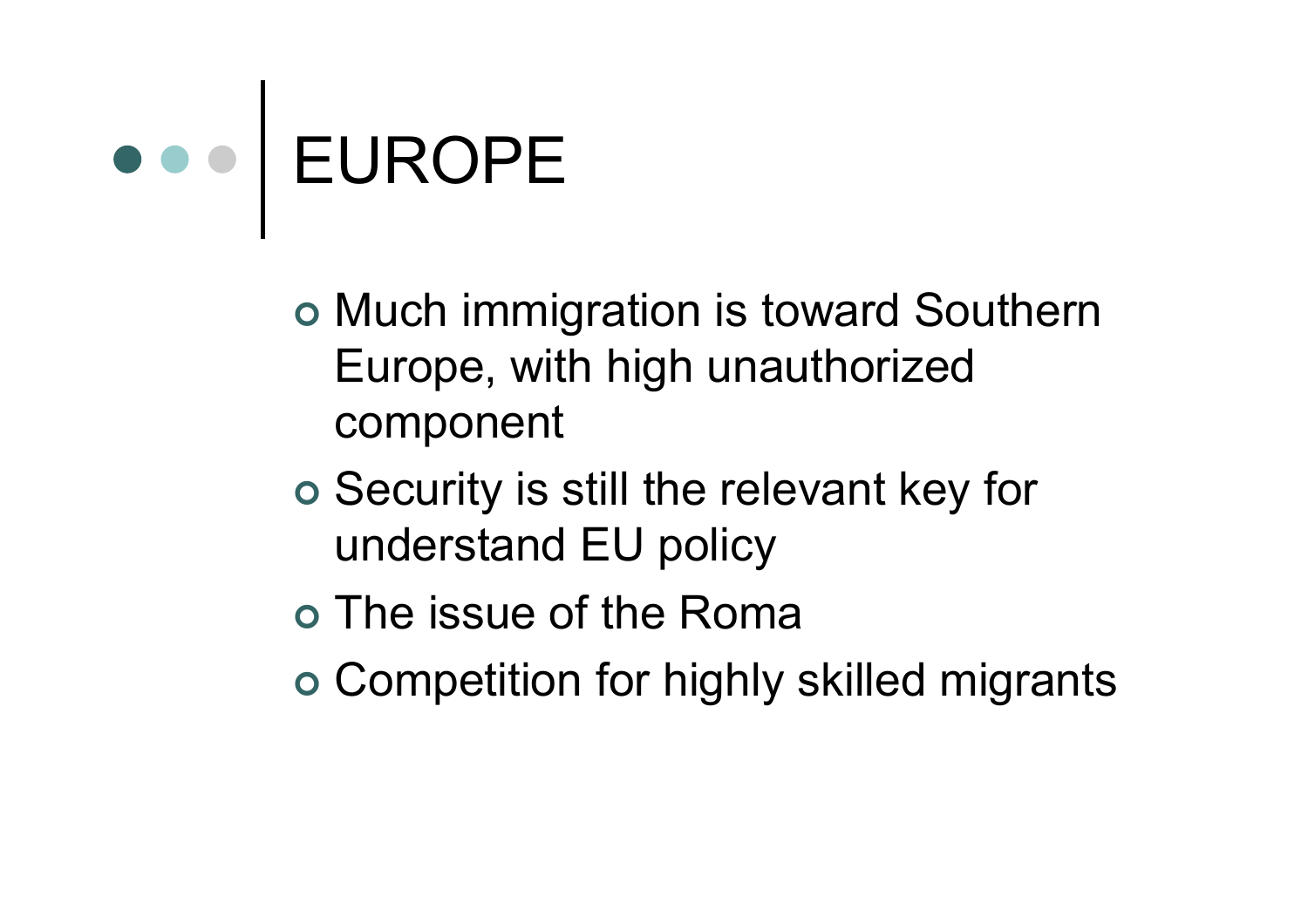#### INFLOW OF MIGRANTS AND PERCENTAGE FROM LESS DEVELOPED COUNTRIES

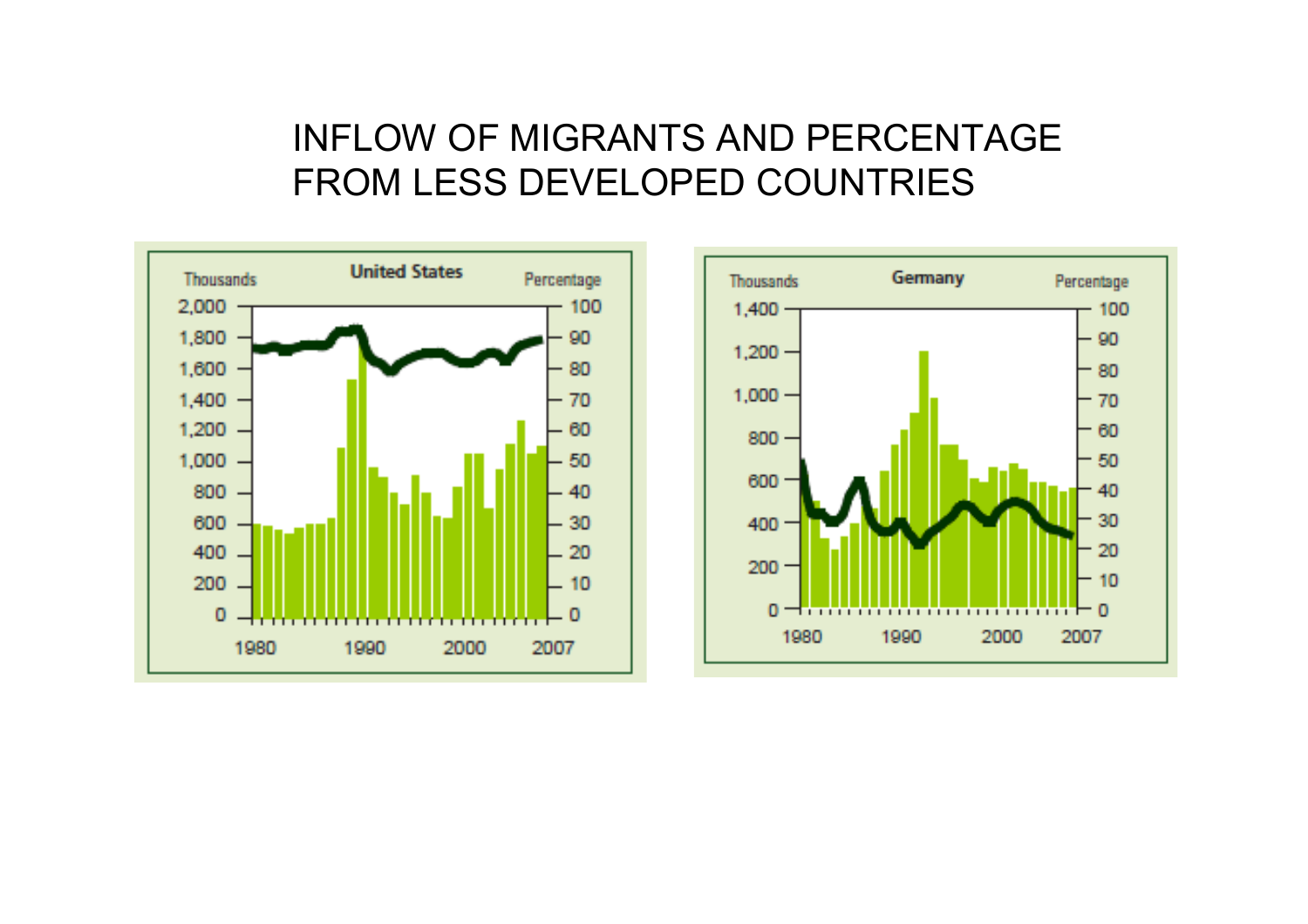# THE DEMOGRAPHIC FACTOR<br>Proportion of children in total population

|                                 |      | % of total population |      |      |      |  |  |
|---------------------------------|------|-----------------------|------|------|------|--|--|
|                                 | 1990 | 1995                  | 2000 | 2005 | 2008 |  |  |
| Asia and the Pacific            | 33.1 | 31.9                  | 30.0 | 27.4 | 26.2 |  |  |
| <b>LLDC</b>                     | 39.5 | 39.6                  | 38.2 | 35.6 | 34.2 |  |  |
| <b>LDC</b>                      | 42.0 | 40.0                  | 37.3 | 34.8 | 33.3 |  |  |
| <b>ASEAN</b>                    | 36.6 | 34.4                  | 31.8 | 29.4 | 28.0 |  |  |
| ECO                             | 41.3 | 39.9                  | 36.8 | 33.8 | 32.4 |  |  |
| <b>SAARC</b>                    | 39.0 | 37.9                  | 36.0 | 34.0 | 32.6 |  |  |
| Central Asia                    | 35.9 | 35.6                  | 33.3 | 29.5 | 27.7 |  |  |
| Pacific island dev. econ.       | 39.1 | 38.5                  | 38.1 | 37.4 | 36.7 |  |  |
| Low income                      | 40.3 | 38.7                  | 35.8 | 33.0 | 31.2 |  |  |
| Middle income                   | 33.1 | 32.0                  | 30.1 | 27.4 | 26.2 |  |  |
| High income                     | 20.5 | 18.5                  | 17.0 | 15.9 | 15.1 |  |  |
| Africa                          | 44.7 | 43.6                  | 42.4 | 41.2 | 40.6 |  |  |
| Europe                          | 19.8 | 18.7                  | 17.4 | 16.1 | 15.6 |  |  |
| <b>Latin America and Carib.</b> | 36.1 | 34.0                  | 31.8 | 29.7 | 28.5 |  |  |
| <b>North America</b>            | 21.6 | 21.9                  | 21.3 | 20.5 | 20.1 |  |  |
| Other countries/areas           | 44.1 | 42.1                  | 39.8 | 37.3 | 36.1 |  |  |
| World                           | 32.9 | 31.9                  | 30.3 | 28.4 | 27.4 |  |  |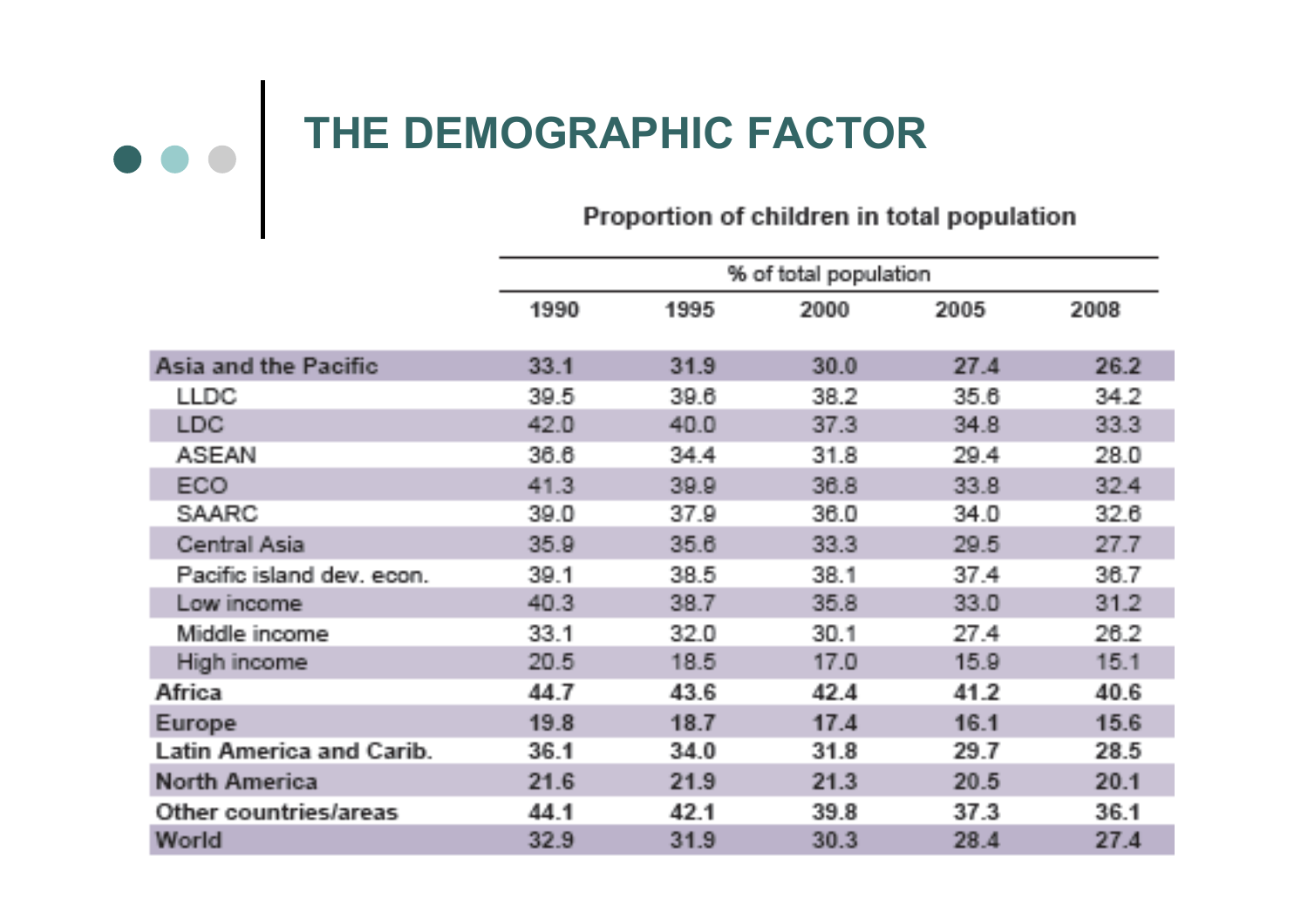### MIGRATION AND DEVELOPMENT

- o Renewed attention with the institution of the<br>Clabel Ferum on Migration and Global Forum on Migration and Development
- o The typical connection between migration<br>and dovelopment has to do with: and development has to do with: unemployment reduction, inflow of remittances, transfer of technology –<br>domestic and international requireme domestic and international requirements
- o Impact of migration on social development
- o Need to factor migration within development plans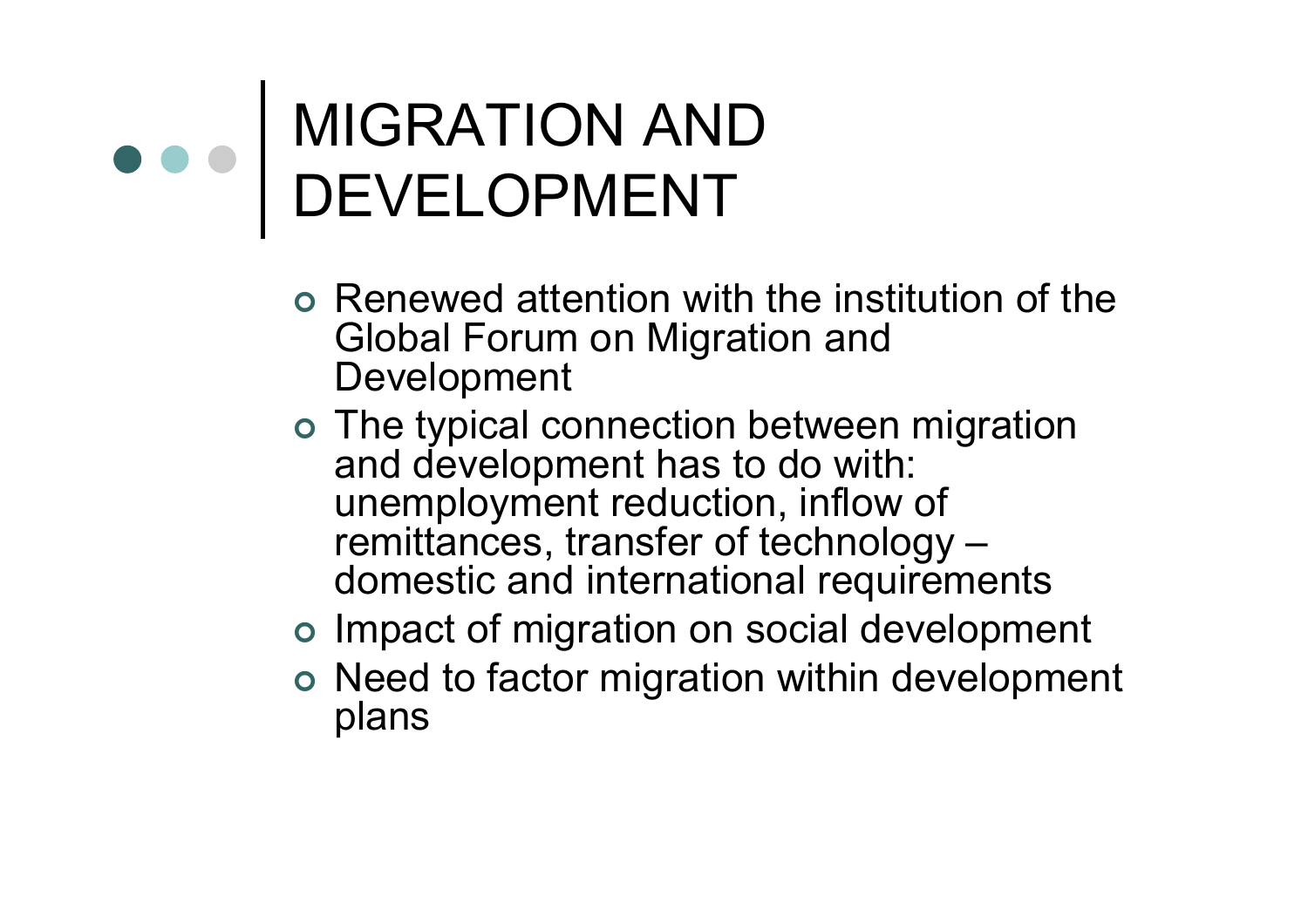### Remittances

| \$ billion                          | 2008  | 2009  | 2010f | 2011f |
|-------------------------------------|-------|-------|-------|-------|
| <b>Developing Countries</b>         | 335.8 | 315.7 | 335.4 | 359.1 |
| <b>East Asia and Pacific</b>        | 86.1  | 85.7  | 94.1  | 102.7 |
| <b>Europe and Central Asia</b>      | 57.5  | 45.6  | 48.1  | 51.7  |
| Latin America and Caribbean         | 64.4  | 56.5  | 59.8  | 64.5  |
| <b>Middle East and North Africa</b> | 34.8  | 32    | 33.1  | 34.4  |
| South Asia                          | 71.7  | 75.2  | 78.7  | 82.8  |
| Sub-Saharan Africa                  | 21.3  | 20.7  | 21.6  | 22.9  |
|                                     |       |       |       |       |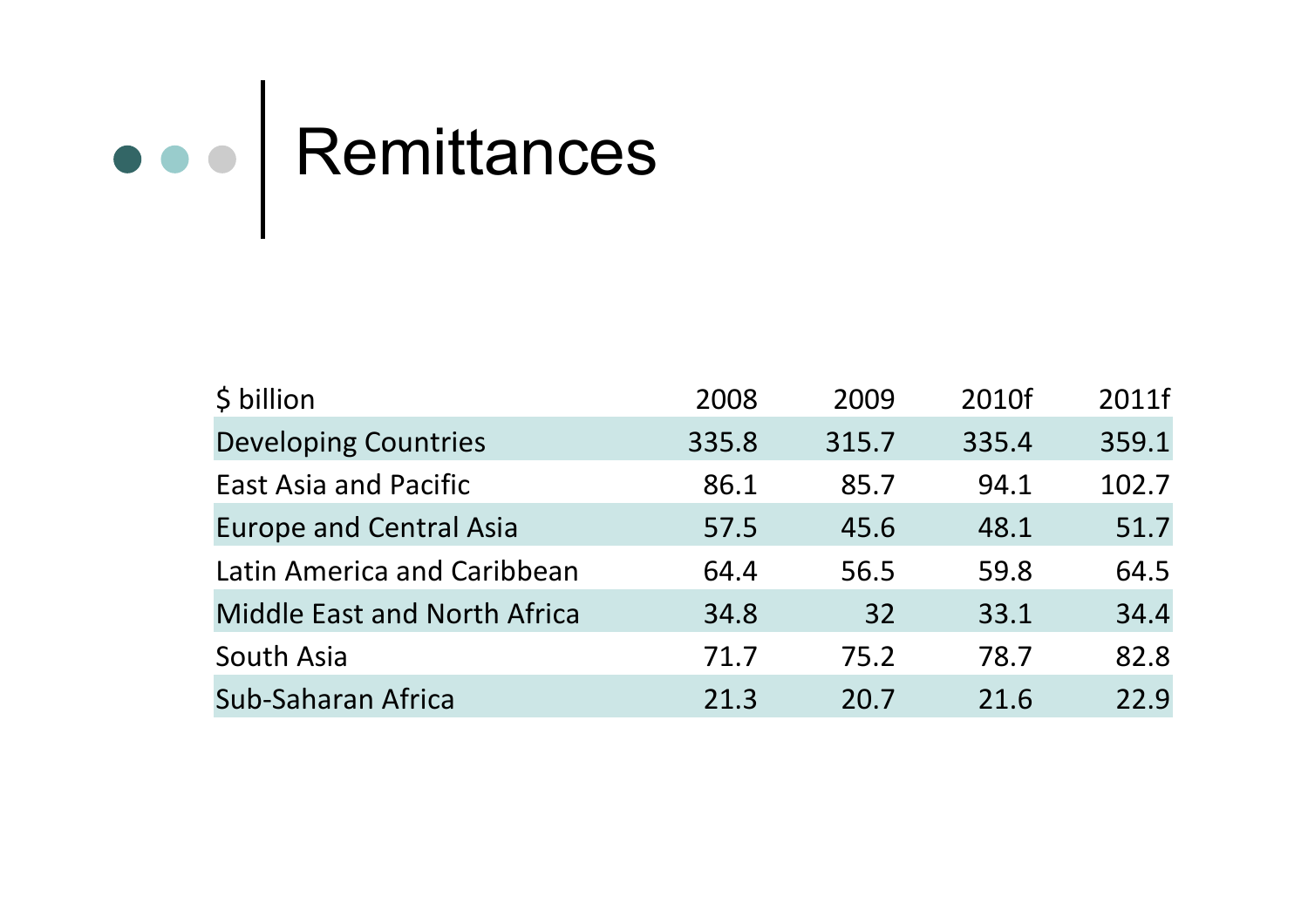#### Box figure 1: Top 20 recipients of migrant remittances



(US\$ billion, 2009e)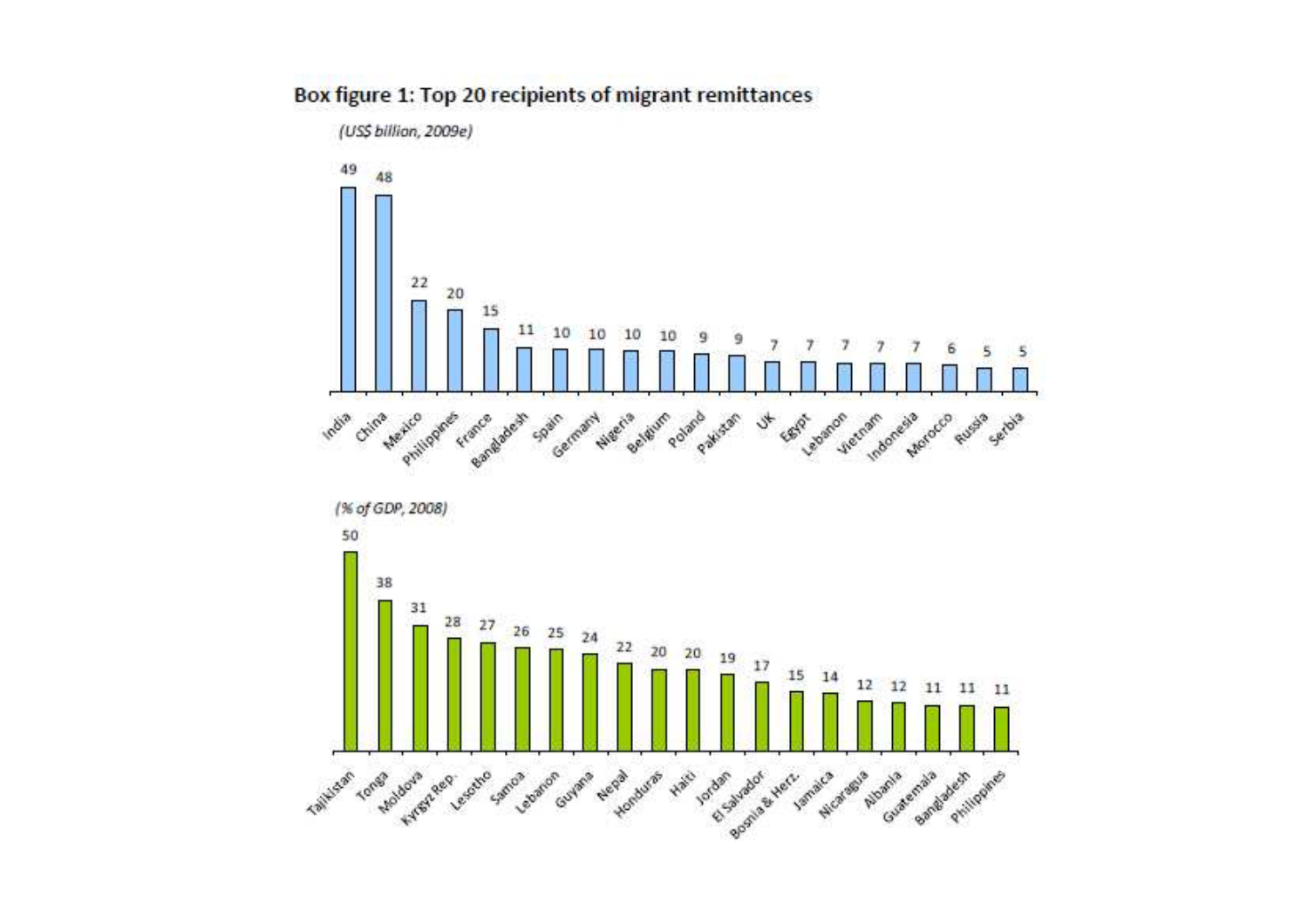#### Remittance flows to developing countries declined in 2009, to recover at a modest pace in 2010 and 2011

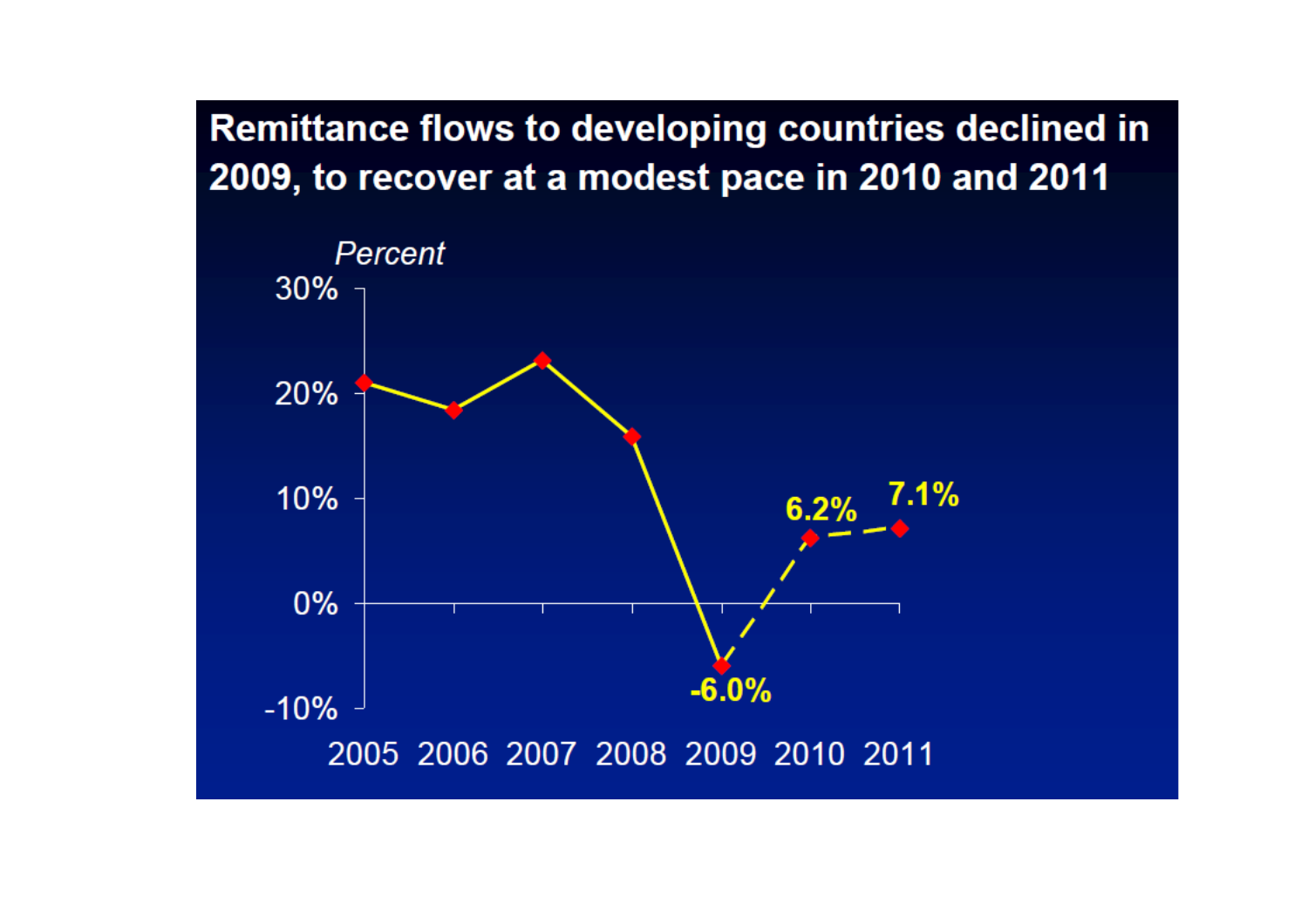#### Remittances proved to be resilient compared to other flows

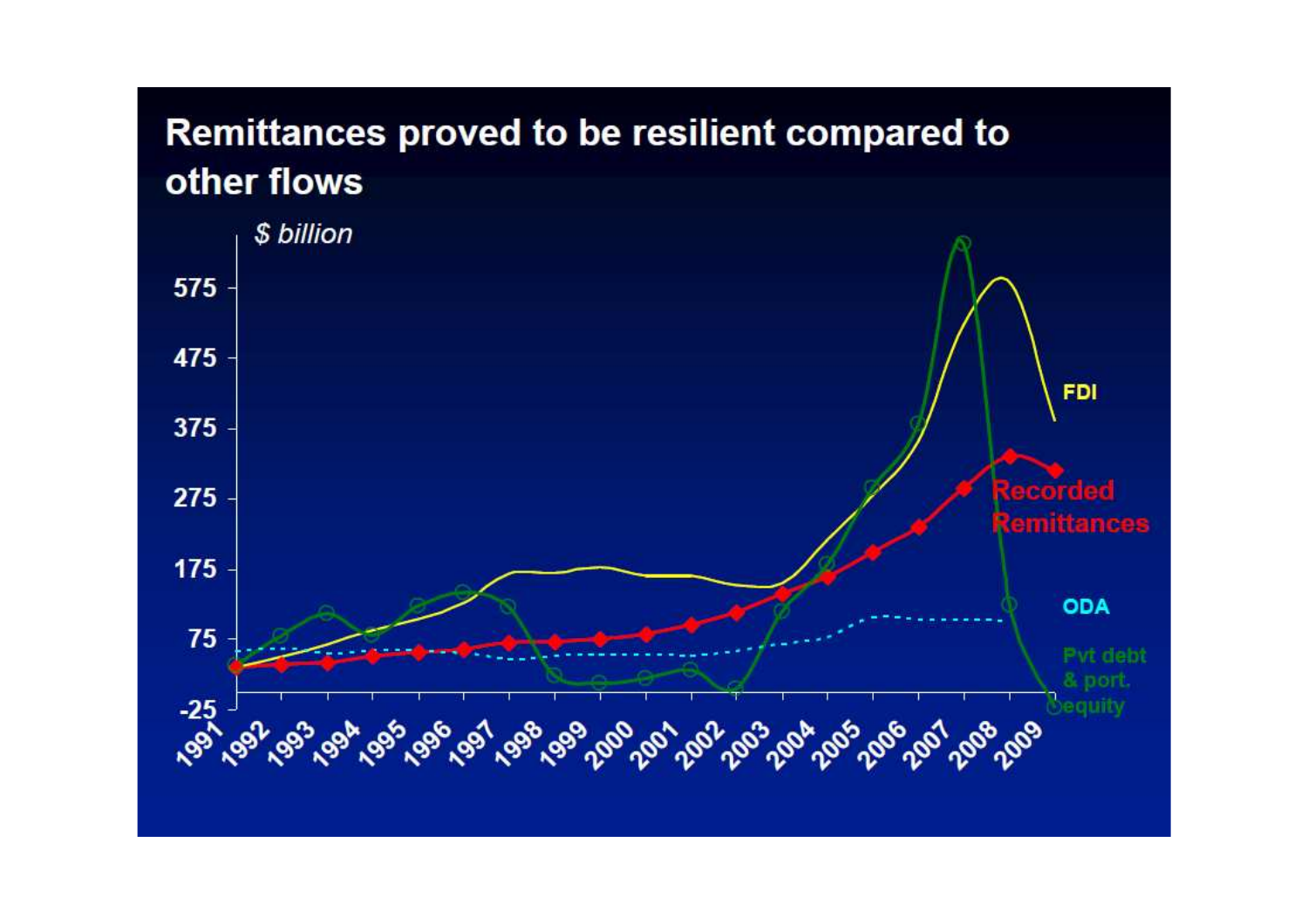

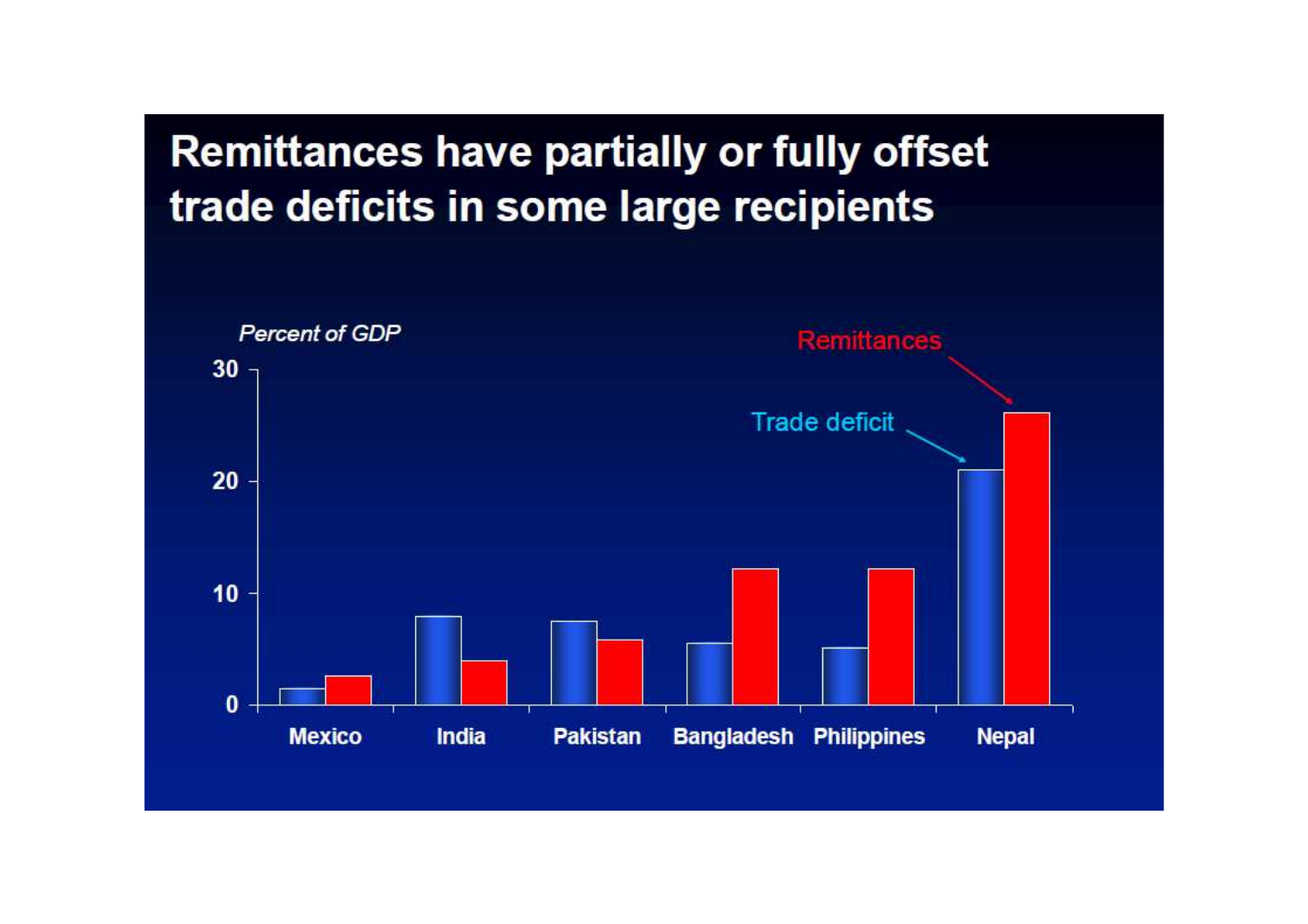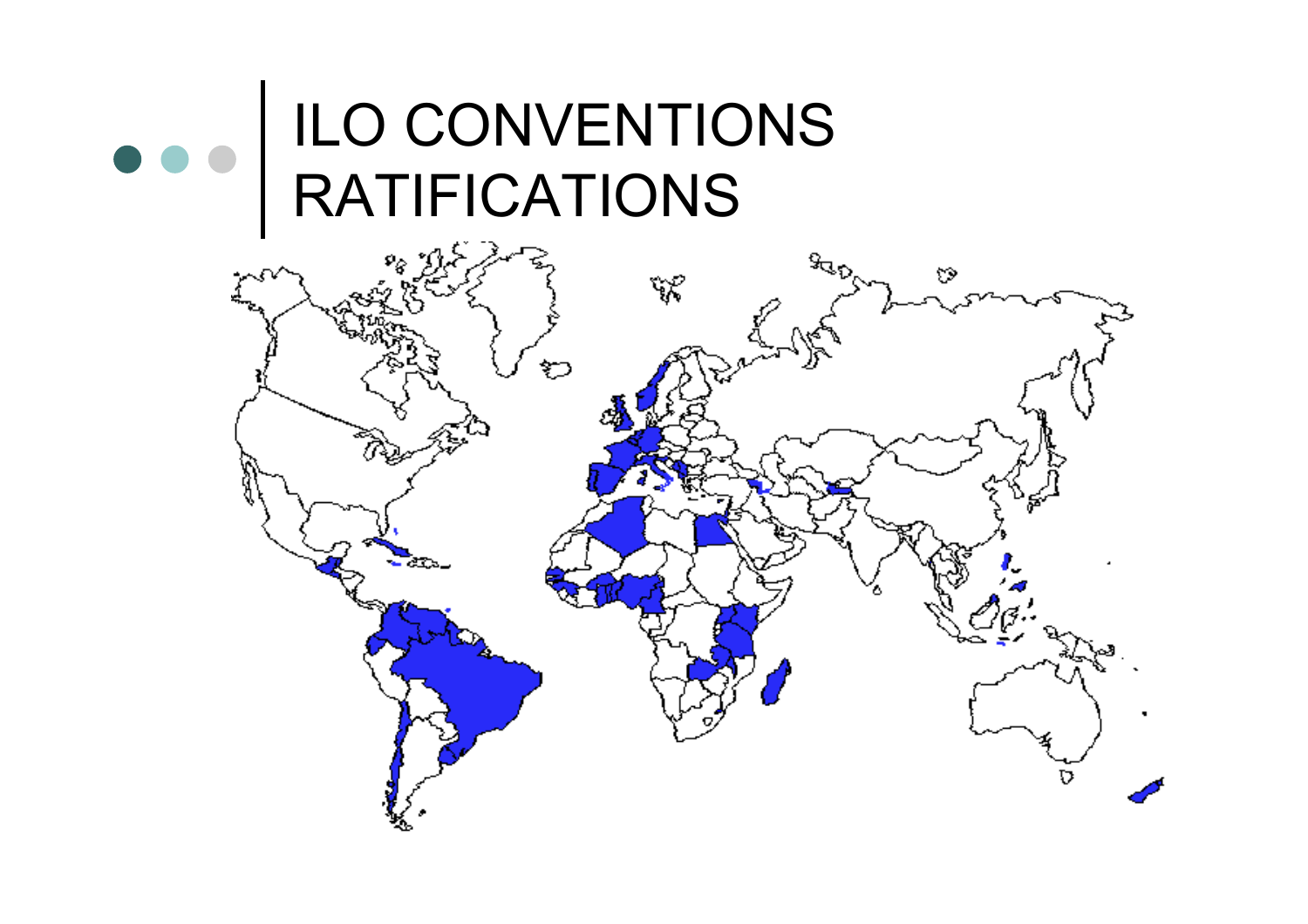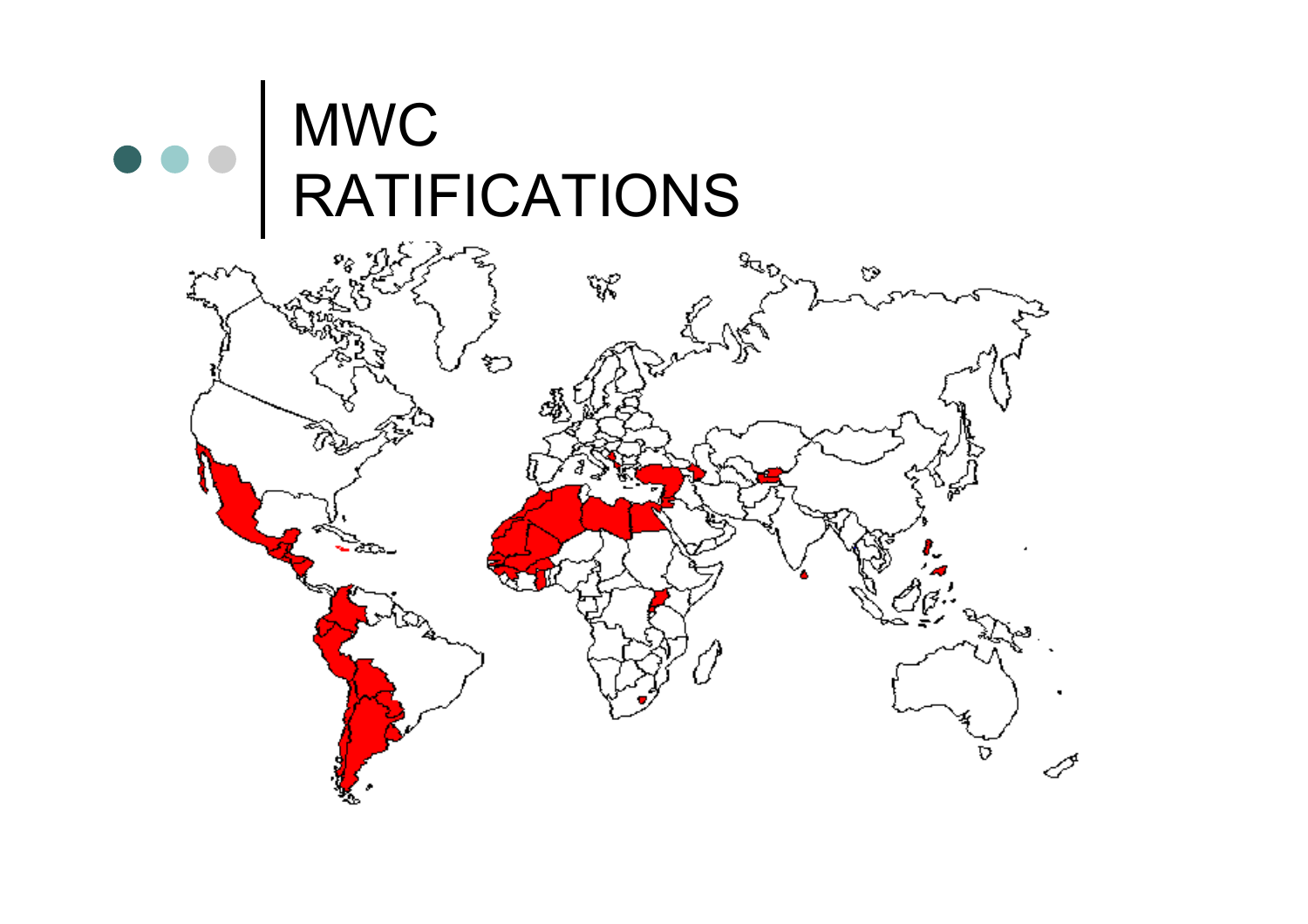